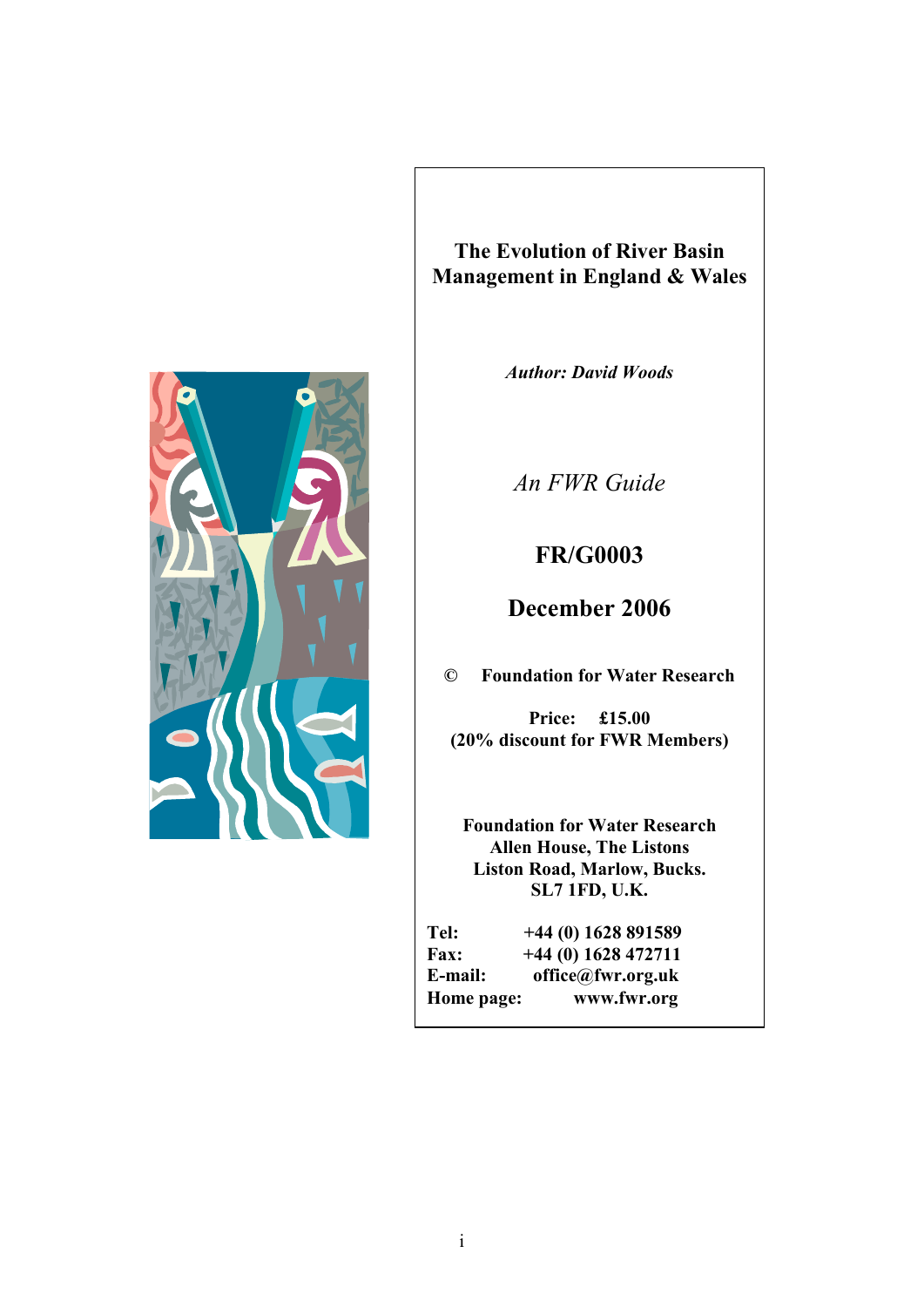#### *Copyright*

Apart from any fair dealing for the purposes of research or private study, or criticism or review, as permitted under the UK Copyright, Designs and Patents Act (1998), no part of this publication may be reproduced, stored or transmitted in any form or by any means, without the prior permission in writing of FWR.

#### *Disclaimer*

Whilst every effort has been made to ensure accuracy FWR will not accept responsibility for any loss or damage suffered by any person acting or refraining from acting upon any material contained in this publication.

Appropriate professional advice should be sought when making important decisions to ensure the information is correct, up-to-date and applicable to specific circumstances.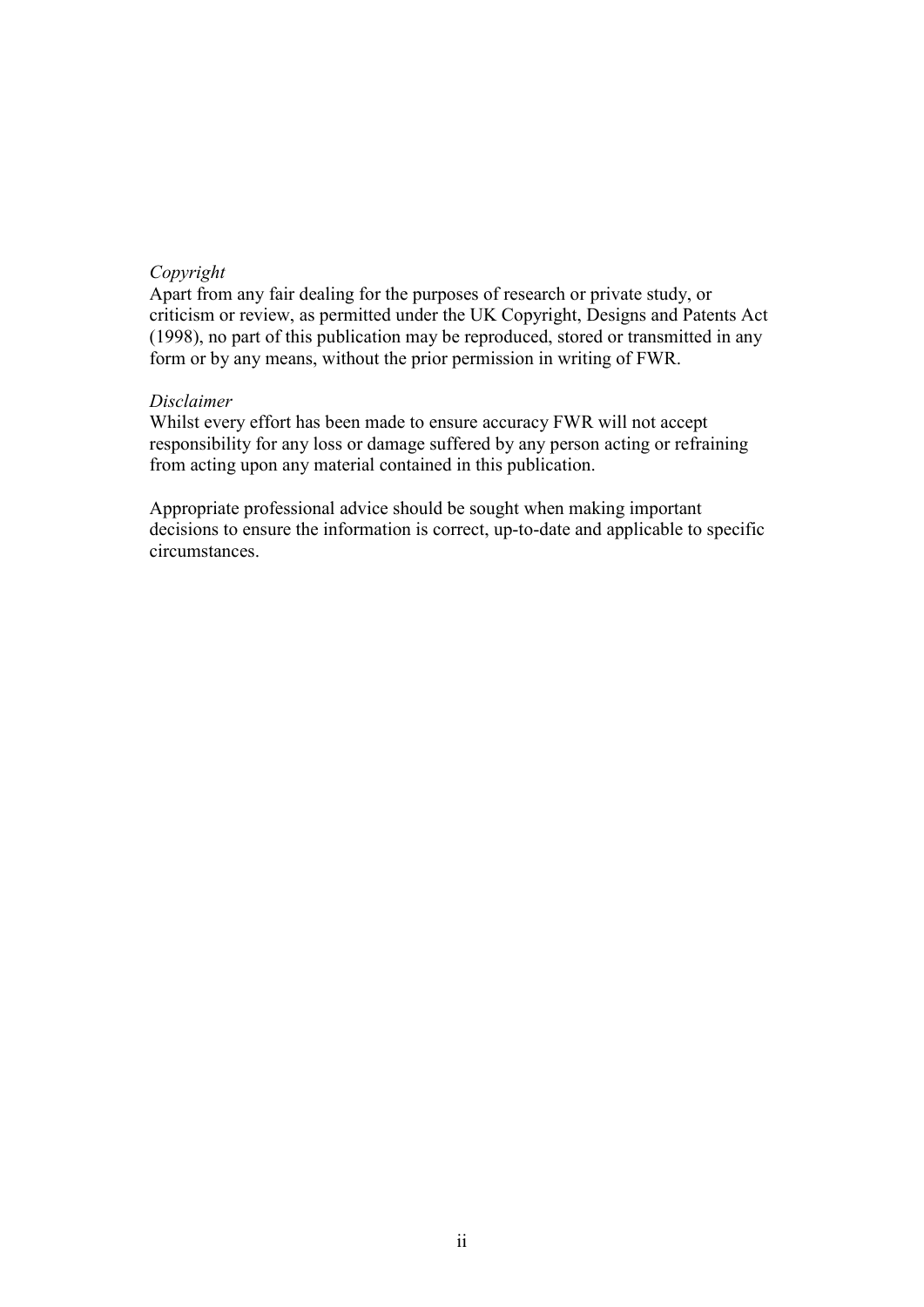# **The Evolution of River Basin Management in England & Wales**

# *Contents*

|   |                                                   | Page |
|---|---------------------------------------------------|------|
| 1 | Introduction                                      |      |
| 2 | The sanitation provision phase $(1850s - 1950s)$  | 1    |
| 3 | The pollution control phase $(1950s - 1990s)$     | 3    |
| 4 | The sustainable development phase (1990s onwards) | 6    |
| 5 | The future                                        | 9    |
| 6 | Useful reading                                    | 9    |
|   | References                                        | 10   |

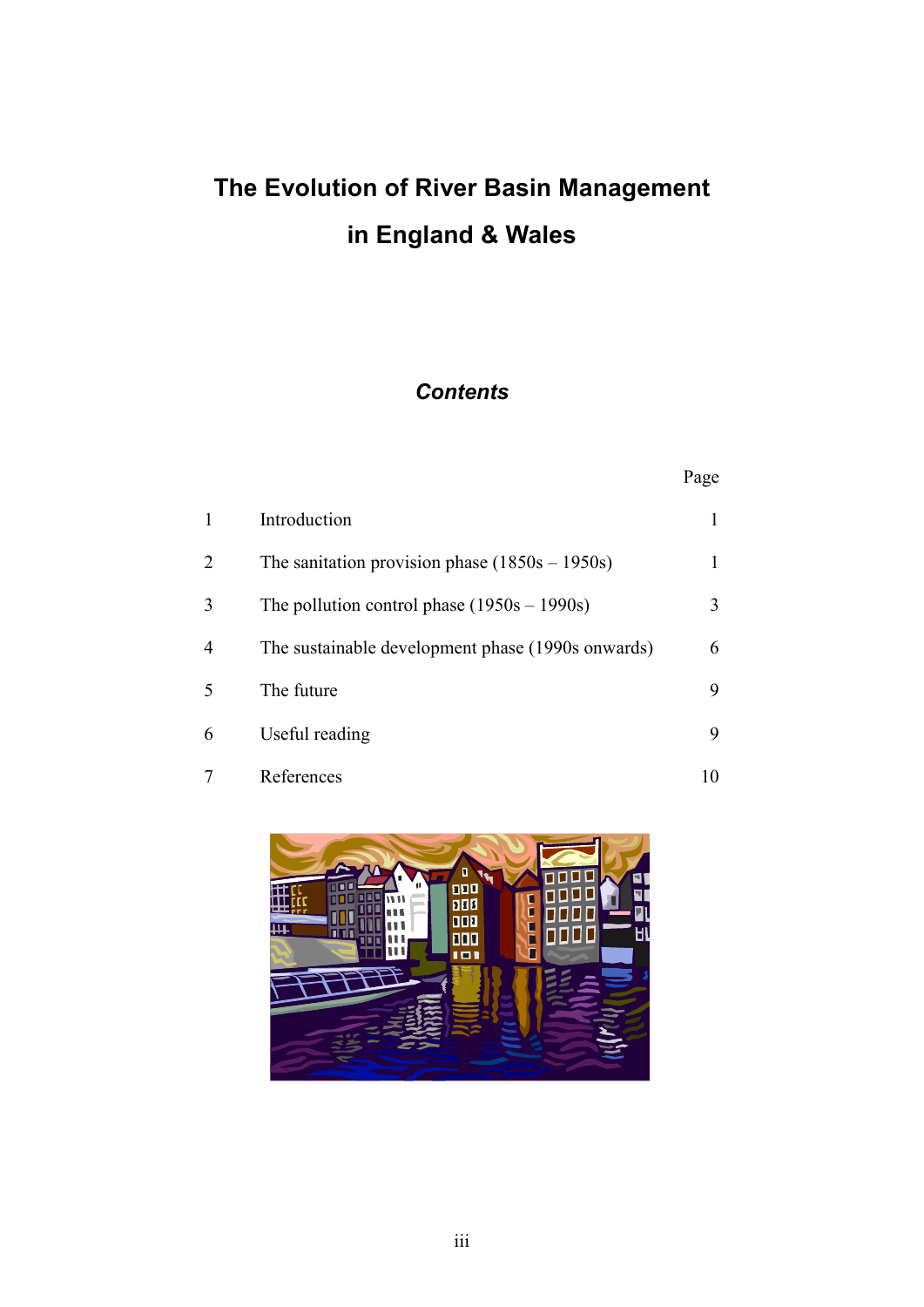# *1 Introduction*

This brief overview of the historical development of river basin management in England and Wales covers the evolution of the present institutional arrangements and how the inherited water quality has changed over the period 1850 to date.

Three overlapping phases of development are suggested that relate to the political, social and economic imperatives of the time; namely the:

- *sanitation provision phase* covering the 1850's to 1950's;
- *pollution control phase* between the 1950's and the 1990's;
- *sustainable development phase* 1990's onwards.

## *2 The sanitation provision phase (1850s – 1950s)*

During this phase the imperative was the provision of clean water supplies and safe sewage disposal. By the mid-nineteenth century the concentration of commercial, industrial and domestic development in overcrowded urban areas with little or no sanitary provision had resulted in epidemics of waterborne disease. Better understanding of the linkage between contaminated water and infection resulted in a series of Acts of Parliament designed to improve matters. The pioneering work of Sir Edwin Chadwick in the London area was influential in these changes (Daviss 1966).

The provision of sewerage sanitation to urban areas in the latter part of the nineteenth century greatly benefited the health of the population by virtually eliminating water-borne disease. However, it merely transferred the pollution problem to the rivers and streams into which the sewers discharged.

The Rivers Prevention of Pollution Act 1876 was an attempt to control river pollution by placing on the local 'sanitary boards' the responsibility for treatment of the sewage before discharge to a watercourse. However, it was only in 1912, with the publication of the Eighth Report of the Royal Commission on Sewage Disposal, that quality standards for river water and sewage effluent were first proposed in the form of chemical and biological measurements (Roberts 1974). Unfortunately, these standards were never incorporated into water law.

By 1914, the onset of the First World War focused attention on industrial production, putting further strain on sewerage and sewage treatment facilities thereby increasing river pollution.

In the period between the First and Second World Wars major advances were made in sewage treatment technology. However, the post-war recession and economic difficulties throughout the nineteen twenties and thirties meant that investment to meet the 'Royal Commission Standard' was patchy with many urban rivers remaining grossly polluted. Industries were encouraged to discharge their effluents to the public sewers to gain some treatment in admixture with domestic sewage. Unfortunately, many such effluents were toxic to the biological processes used in sewage treatment.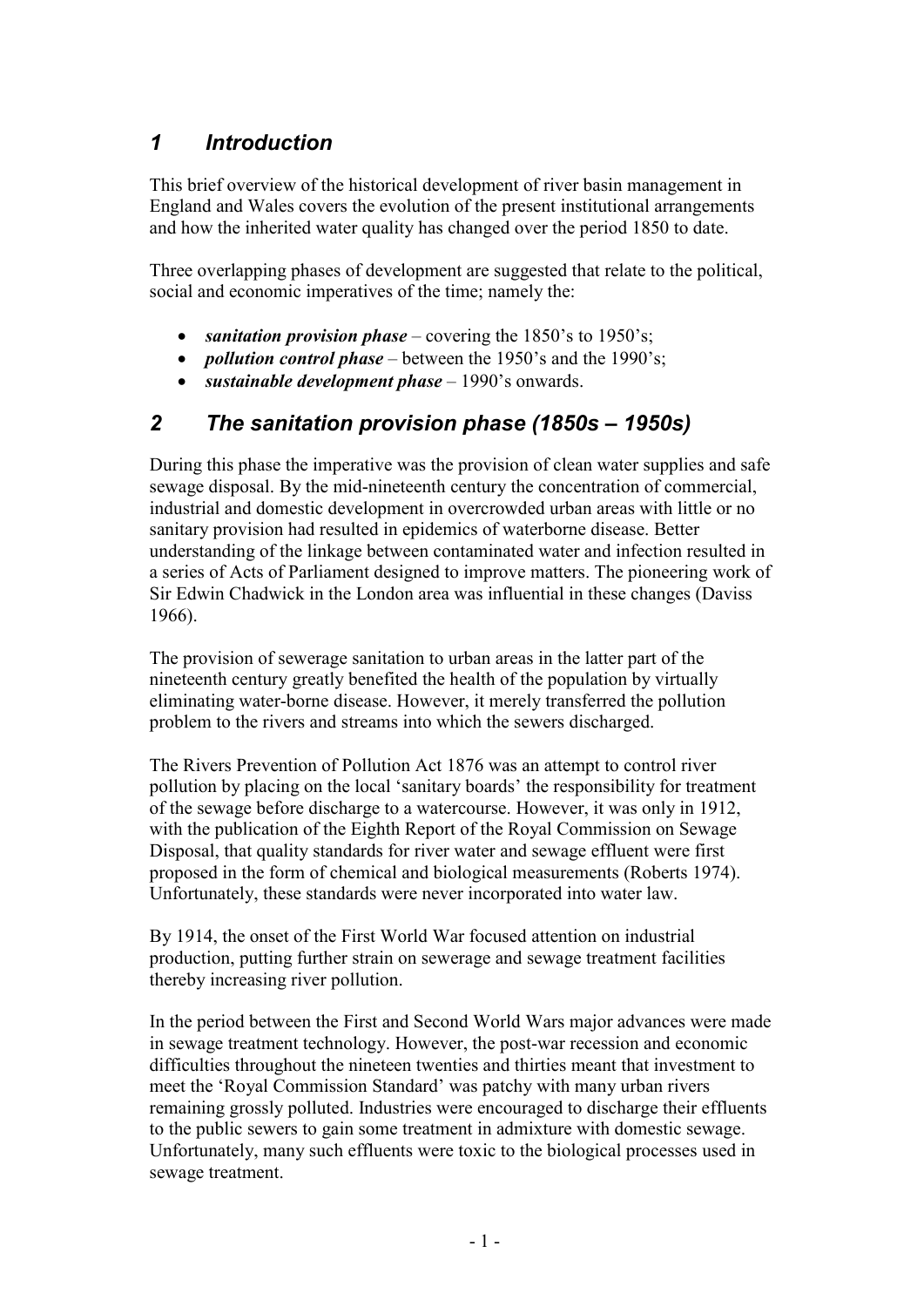The Public Health (Drainage of Trade Premises) Act 1937 gave local authorities some measure of control over new trade effluent discharges to sewer, but exempted existing discharges from any control.

The focus on industrial production during and after the Second World War diverted attention away from dealing with the appalling state of many urban watercourses. It was not until the formation of the River Boards in 1948 that effective action to clean up polluted rivers was put in place. The Boards' remit was comprehensive responsibility for river pollution control and this was strengthened by enactment of the Rivers (Prevention of Pollution) Act 1951.



#### **Case history: the Midlands River Tame during the sanitation provision phase**

Industrial and domestic pollution of the Tame had resulted in its loss as a fishery and as a source for public water supply (Harkness 1982). Over the period 1891 to 1931 Birmingham grew from a city with a population of 470,000 to over 1 million (Box 1984).

Attention to pollution control was patchy, whilst the City of Birmingham took a responsible attitude, the Black Country towns paid little attention with the result that the river entering the City was little more than an open sewer. The major barrier to alleviation of the gross pollution was political as evidenced by the repeated failure of a joint committee established to agree remedial measures (Box 1984). Eventually, the formation of the Upper Tame Main Drainage Authority in 1966 brought sewerage services under the control of one authority and improvements began.

During the sanitation provision phase the river Tame changed considerably. Water supply for the conurbation now came from sources in other river catchments, such as the Elan Valley Reservoirs in Mid-Wales and the River Severn. As a result the flow in the Tame was increased to 1.5 times that of the river Trent, originally the major watercourse, at their confluence. The Tame was very heavily polluted as it left the Birmingham conurbation and was fishless throughout its 25-mile length. Such was the impact of the Tame on the river Trent that, beyond their confluence, the river was often devoid of dissolved oxygen for several miles downstream.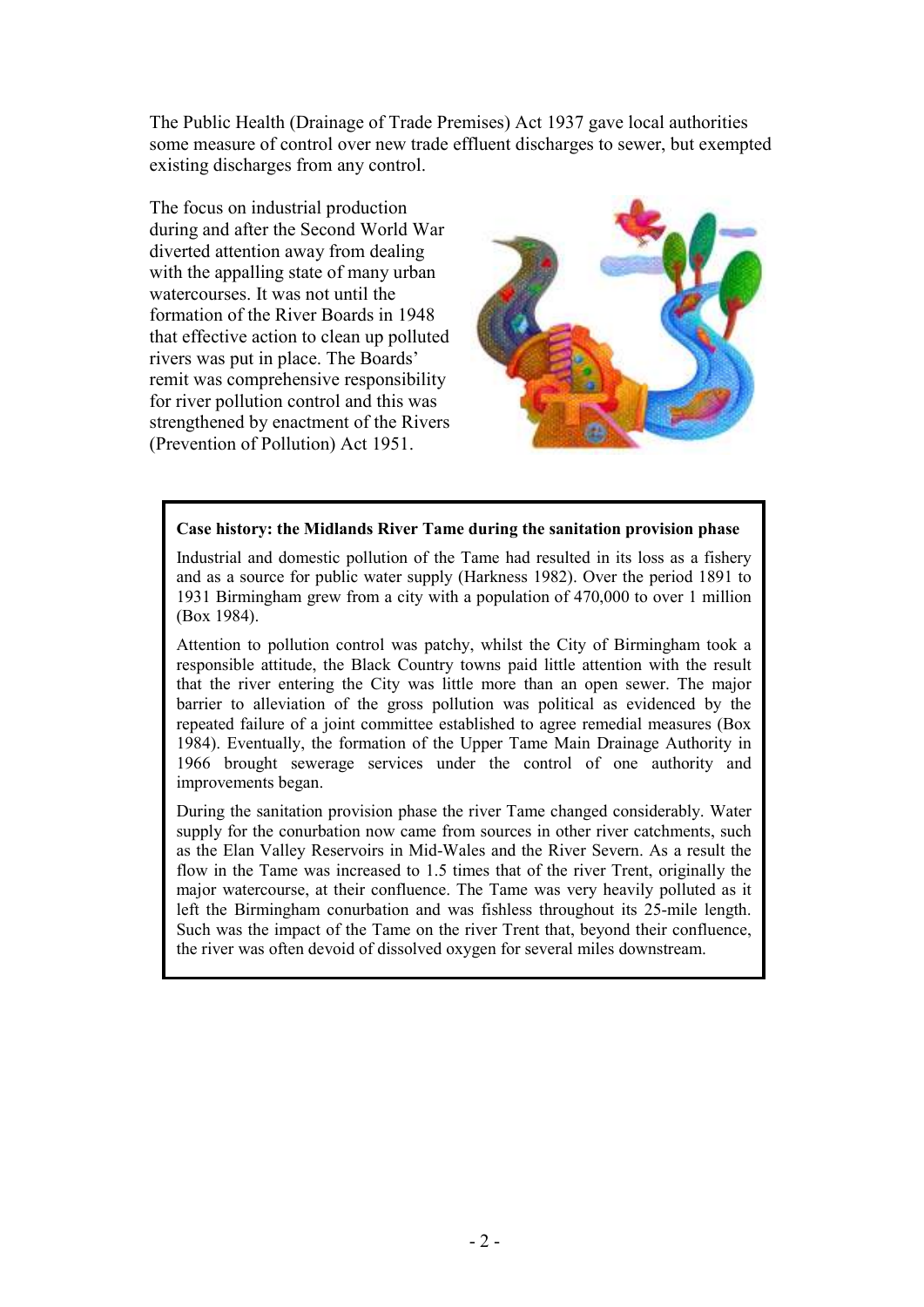### *3 The pollution control phase (1950s – 1990s)*



During this phase the priority shifted to the improvement of river water quality through the control of polluting discharges. The formation of the River Boards in 1948 with powers to fix standards for discharges to rivers saw the beginning of this shift. However, the responsibility for provision of adequate sewage treatment works remained with local authorities and joint sewerage boards. So funding for this service had to compete with the demands of other, often more glamorous, local services.

Under the Rivers (Prevention of Pollution) Act 1951 it became an offence for a person to cause the pollution of a stream. The River Boards were empowered to set standards for watercourses, and for new discharges to them, by granting conditional *Consent* to dischargers. However, existing discharges were exempt. These existing discharges finally came under control under the Rivers (Prevention of Pollution) Act 1961. In the same year new public health legislation gave sewerage authorities, local authorities and joint sewerage boards, the powers to control previously exempted trade effluent discharges to sewer. The *pollution control phase* had truly begun.

Post-war industrial expansion and the improving standard of living were placing pressure on water resources. Political action was necessary and, as a result, river basin management was rationalized. During the 1960's the River Boards were abolished and a smaller number of River Authorities with wider powers were formed.

Continuing pressure to resolve a perceived water resources crisis in the early 1970's prompted the government of the day to introduce river management reforms alongside the local government restructuring scheduled for 1974. The sewerage and water supply functions of local authorities, together with the functions of the existing River Authorities, were transferred to ten new Regional Water Authorities (RWAs) in England and Wales (White 1979). In addition a new body, the National Water Council (NWC), was set up to co-ordinate consultation between the RWAs and government.

The RWA governing bodies comprised appointees by the Secretary of State to represent special interests and a majority of representatives from local government in the region. Public participation in river basin management was restricted to lobbying remotely appointed representatives.

The RWAs were geographically based on river basins so heralding the commencement of comprehensive river basin management in England and Wales. However, they suffered from two fundamental weaknesses. Firstly, in matters relating to resource allocation and water quality they acted as both gamekeeper and poacher. Secondly, they had to prioritize investment between sewerage, water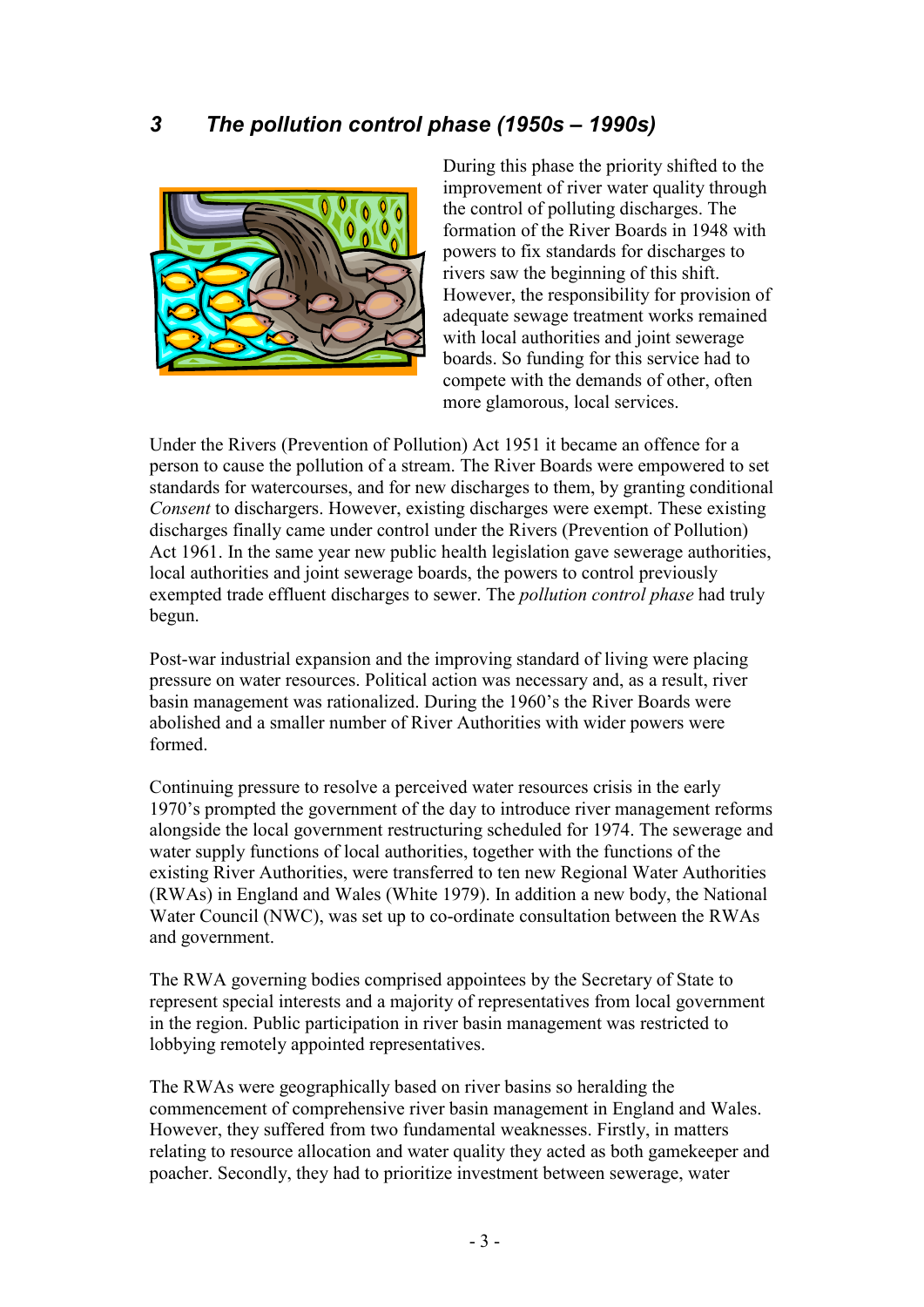supply and other services. Treasury constraints limited available revenues and, after an initial surge following their formation, RWA investment in infrastructure fell during the late 1970's and the 1980's (Martin and Woods 1992).

Kinnersley (1998) indicates that, in the 1980's, the imposition by the Treasury of external financing limits, financial targets and performance aims, reintroduced similar conflicts to those prior to 1974 when sewerage services were the responsibility of local authorities or joint sewerage boards. Inevitably, sewage works effluent quality fell. Many failed their *Consent* conditions and the government was forced to postpone the implementation of new legislation to strengthen the law on water pollution. This legislation included provisions for the maintenance of Public Registers showing Consent compliance and the lifting of restrictions on who might bring a prosecution against those responsible for noncompliance

To overcome this problem, the National Water Council (NWC 1977/78), after consultation with stakeholders, introduced use-based river water quality objectives (RQOs) and initiated two courses of action: -

- sewage works *Consents* were revised to actual performance where no deterioration to existing river water quality would occur even if the river did not comply with its RQO;
- the new RQOs were used to determine '*Long Term Consents*' as targets for future performance.

The latter provided a basis for the prioritization of capital expenditure.

These actions paved the way for enactment of the delayed Control of Pollution Act 1974 (Part Two). Lester (1980) considered the consequent establishment of Public Registers of sewage works performance and the easing of the controls on prosecution as important steps towards an open-book approach to water pollution control. It also provided a considerable step forward for public participation and stakeholder involvement.

The major debate on the future structure of the water industry during the 1980s was prompted by the political imperative to reduce the extent of the public sector economy. It concluded with the privatization of the water and sewerage services and the establishment of three regulatory bodies (Kinnersley 1998): -

- The National Rivers Authority (NRA) inheritor of the regulatory and other functions associated with water resources, surface and groundwater quality, rivers and coastal engineering and water space amenity and recreation;
- The Drinking Water Inspectorate (DWI) with regulatory responsibility for drinking water quality;
- The Office of Water Services (Ofwat) with the responsibility for the economic regulation of the water and sewerage services companies.

Both the NRA and Ofwat established consultative committees to allow stakeholders to make inputs on water management issues, but public participation remained at arms length.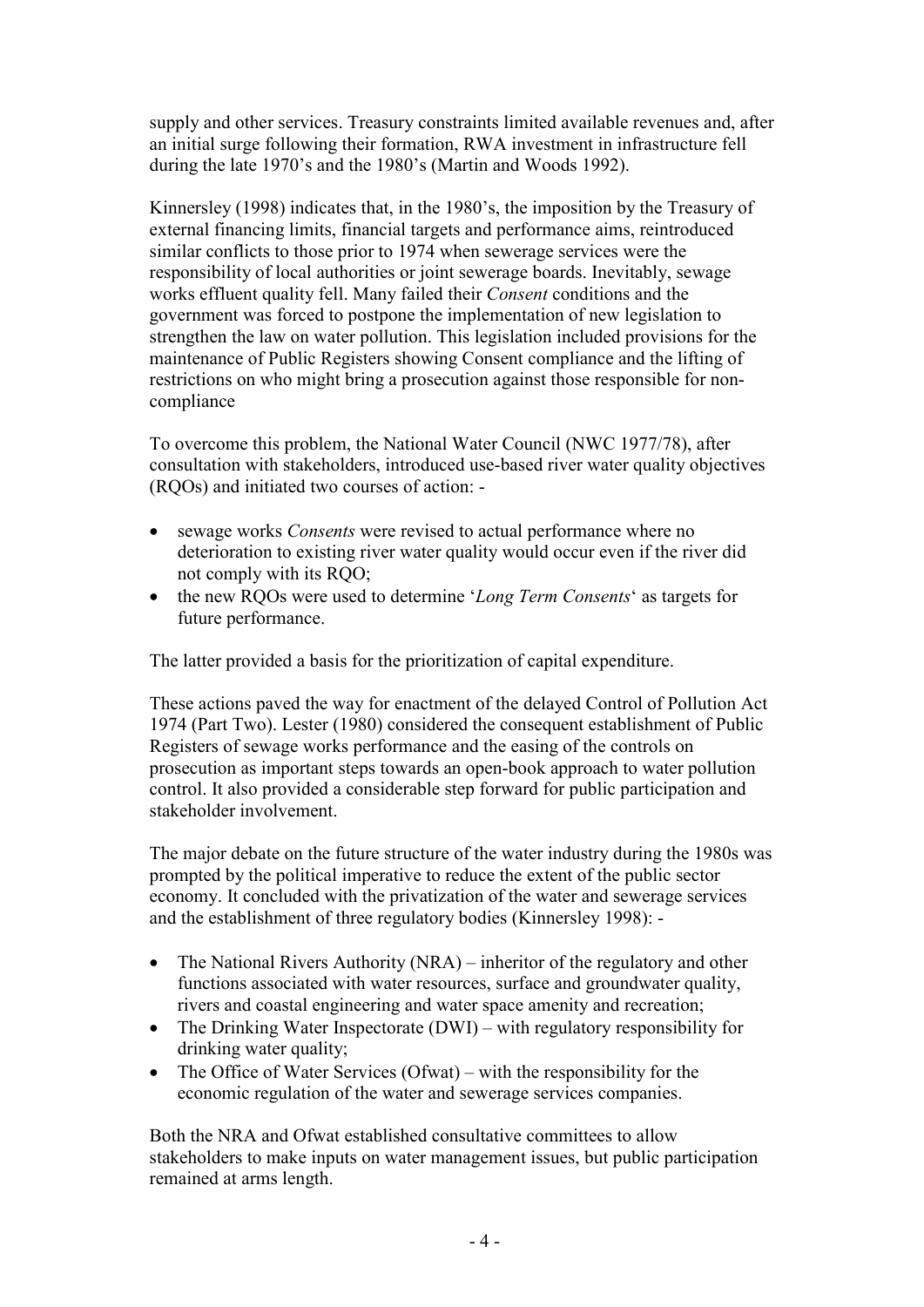A stumbling block to the implementation of the privatization process was the continued failure of many sewage treatment works to meet their Consent conditions. The solution was a new, two-part *Consent* that comprised a *time limited*  element and a *long-term* element (Matthews 1987).

These C*onsents* provided: -

- Temporary *Consent* conditions fixed at sewage works performance and the *time limit* for action to be taken.
- The required action to be taken to secure the *long-term Consent* requirements within the *time limit* allowed.

The privatization financial settlement provided the new companies with the funds to meet the requirements of these *Time Limited Consents* and the measures needed to substantially reduce river pollution by unsatisfactory storm overflows. Flotation of the new water companies triggered a massive investment programme in sewerage services that was to have a major impact on river water quality.

Ofwat, called a 'periodic review' of the price structure for water and water service company charges to be effective from 1994. A key feature was the costing of the investment and other actions needed for compliance with the EU Urban Wastewater Treatment Directive (Woods 1994a&b).

The 'periodic review' process requires the water and the water & sewerage companies to provide audited cost projections in the form of a business plan for all their activities for a given period against a set of criteria developed by all the regulatory bodies and approved by Government. The companies canvass customer support for their business plan before its submission. Following further consultation, Ofwat determines company price limits to meet agreed



elements of the business plan after taking into account efficiency savings. Since privatization, this periodic review process has been held at five yearly intervals and provides the mechanism by which Ofwat sets individual price limits for water and sewerage service charges for each water and sewerage company.

The implementation of the EU Urban Wastewater Directive resulted in further marked improvement to river and coastal water quality and marked the end of the *pollution control phase*.

However, point source pollution from sewage and industrial effluent discharges is only one contributing factor to river water quality problems. Dowse and Selby (1975) reported the impact of industry on groundwater in Birmingham and the Black Country and pointed to the close relationship between ground and surface water quality. Webster *et al* (2001) report a further problem with river water quality when highly localized storm events disturb fine riverbed sediments. Outside urban areas, diffuse pollution from agricultural activity affects the quality of many rivers in England and Wales.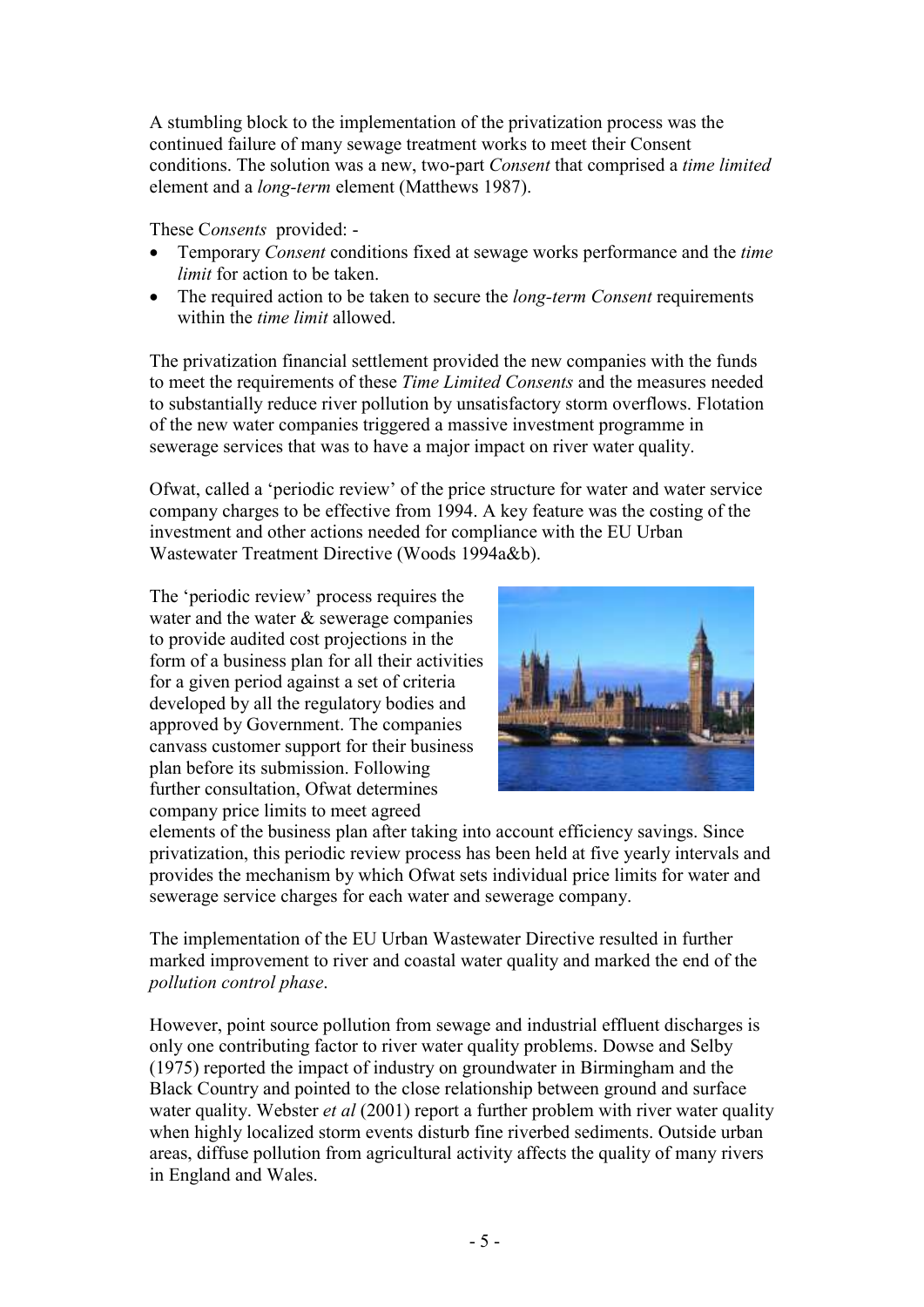#### **Case history: the Midlands River Tame during the pollution control phase**

The formation of Severn Trent Water Authority in 1974 firmed up plans for a major clean-up. A major initiative was the closure of unsatisfactory sewage works in the Black Country and the construction of a trunk sewer to convey the sewage for treatment at modernized sewage treatment works at Coleshill and Minworth, downstream of the conurbation.

Another initiative was the Tame Lakes Scheme (Woods *et al* 1984), which involved the use of former gravel pits as stilling basins to provide sedimentation for the river flow as it left the City of Birmingham. Downstream river quality improved to such an extent that fish returned to the Tame and local fishing clubs were quick to benefit.

Ultimately, privatization provided the impetus and the finance to facilitate all of these improvements, but it was well into the *sustainable development phase* before they were fully realized.

## *4 The sustainable development phase (1990s onwards)*

During the 1980's there was growing realization that a holistic approach to environmental issues would be necessary if the government's commitment to sustainable development principles was to be realized in the longer term. Yet regulatory control for environmental aspects of air, water and land were in the hands of several bodies including the NRA, Her Majesty's Inspectorate of Pollution (HMIP), local authorities, etc.

The move to consolidate such control in a single institution came with the Environment Act 1995 that established the Environment Agency (EA) and provided the regulatory, institutional structure necessary for the *sustainable development phase.* 

The EA is organized geographically more or less on the same river basin model as the former NRA Regions, with sub-regional operational areas aligned with river sub-catchments. In addition to stakeholder contact through consultative committees at Regional level, the development of Local Environment Agency Plans (LEAPs) involved extensive consultation at local level with local authorities, industry, special interest groups and environmental campaigners. The LEAP process (Petts *et al* 2002) is essentially the mechanism by which government policy on environmental issues meets local needs as expressed by stakeholders and the general public who live, work and play in the area and provides a basis for mobilizing resources to achieve such goals.

Implementation of the EU Water Framework Directive (European Commission 2000) will provide the next stage of river quality improvements and consolidate the *sustainable development phase* of river quality management. It is worthwhile spending a little time reviewing the background to its development. There is an interesting parallel between the development and implementation of water policy in the UK and in the EU. Just as the author postulates a *sanitation provision phase*, a *pollution control phase* and a '*sustainable development phase'* in the UK, Kaika and Page (2002) refer to a 'public health phase', a 'pollution control phase' and a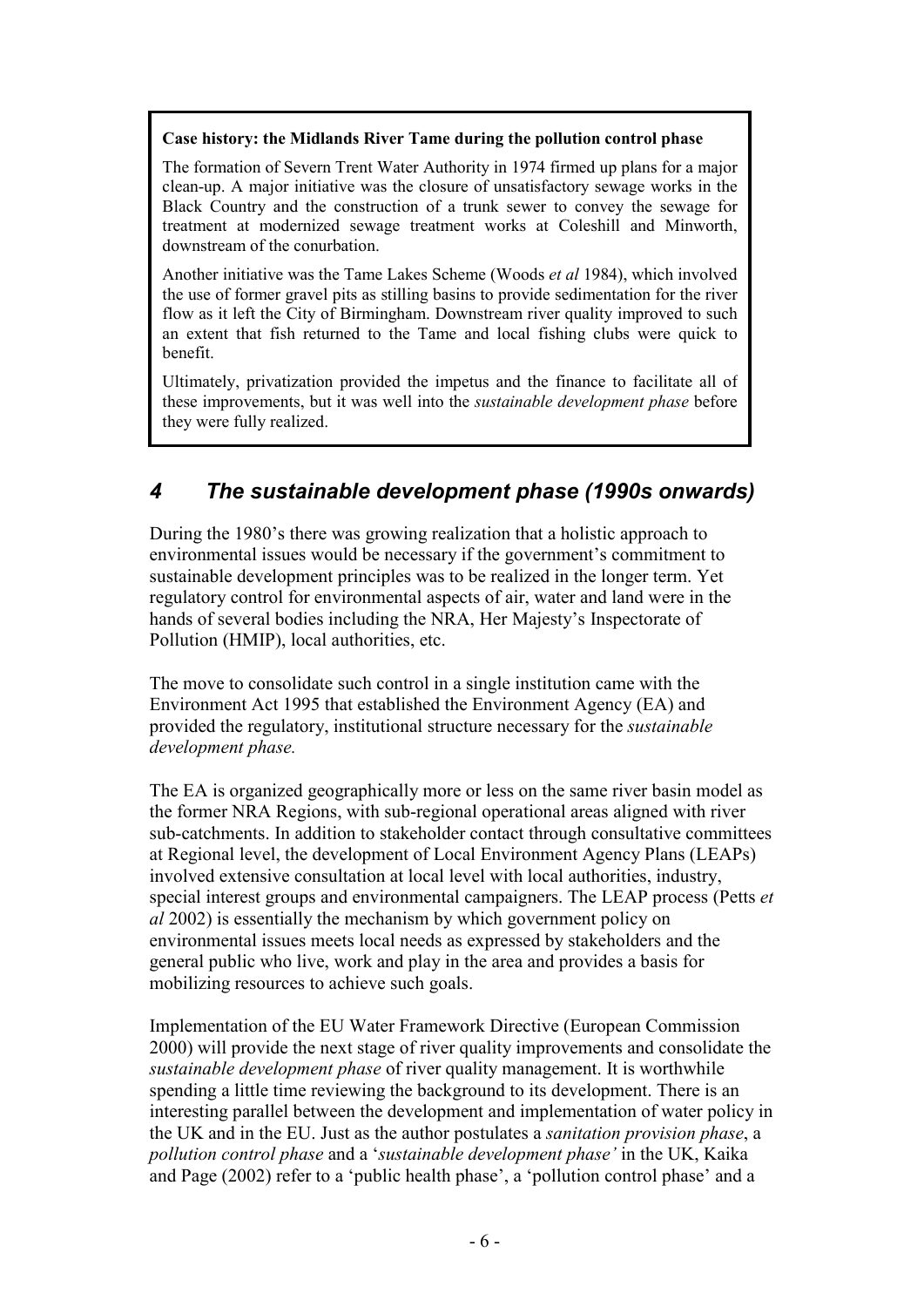'sustainable development phase' when reviewing the development of EU water policy.

Over the period 1973 to 2000 Chave (2001) indicates that EU policy in the water sector has been driven by a series of five Environmental Action Programmes (EAPs) that identified a number of priority issues including: -

- Definition of water quality objectives for waters used for specific uses: sources of drinking water; bathing; protection of aquatic life.
- Control of dangerous substances: substances known to be toxic, persistent and which bio-accumulate in the water environment.
- Protection of the sea against pollution: to preserve the fundamental biological and ecological balances of the planet.
- The adoption of industry specific measures: to reduce pollution caused by industries posing particular threats to the aquatic environment.

Other measures facilitated the development of international agreements on transboundary water quality issues and promoted research to further the knowledge of the origins, impact and remediation of pollution.

Taken as a whole these actions signaled a progressive move towards the embodiment of sustainability and sustainable development principles in EU water policy.

In 1995, amid growing concern at the lack of progress with the fragmented nature of existing Directives, fears about the inadequate measures for the protection of groundwater and the added pressure for a new Directive to protect aquatic ecology, the Environment Committee of the Council of Ministers requested that the European Commission develop a more comprehensive approach to water policy. The outcome of this process was the EC Water Framework Directive (European Commission  $2000$ <sup>1</sup>.

The Water Framework Directive (WFD) has the following key features.

- 1. The concept of river basin management is introduced through the establishment of river basin districts as the basic management units.
- 2. For each river basin district a river basin management plan must be developed, including a programme of measures to form the basis for the achievement of water quality protection and improvement.
- 3. Although its prime aims are environmental the WFD embraces all three principles of sustainable development. Environmental, economic and social needs must all be taken into account when developing river basin management plans.
- 4. River basin management plans shall not allow further deterioration to existing water quality. With certain defined exceptions, the aim is to achieve at least

 1 *The EC Water Framework Directive – An Introductory Guide,* is downloadable from the FWR website at www.fwr.org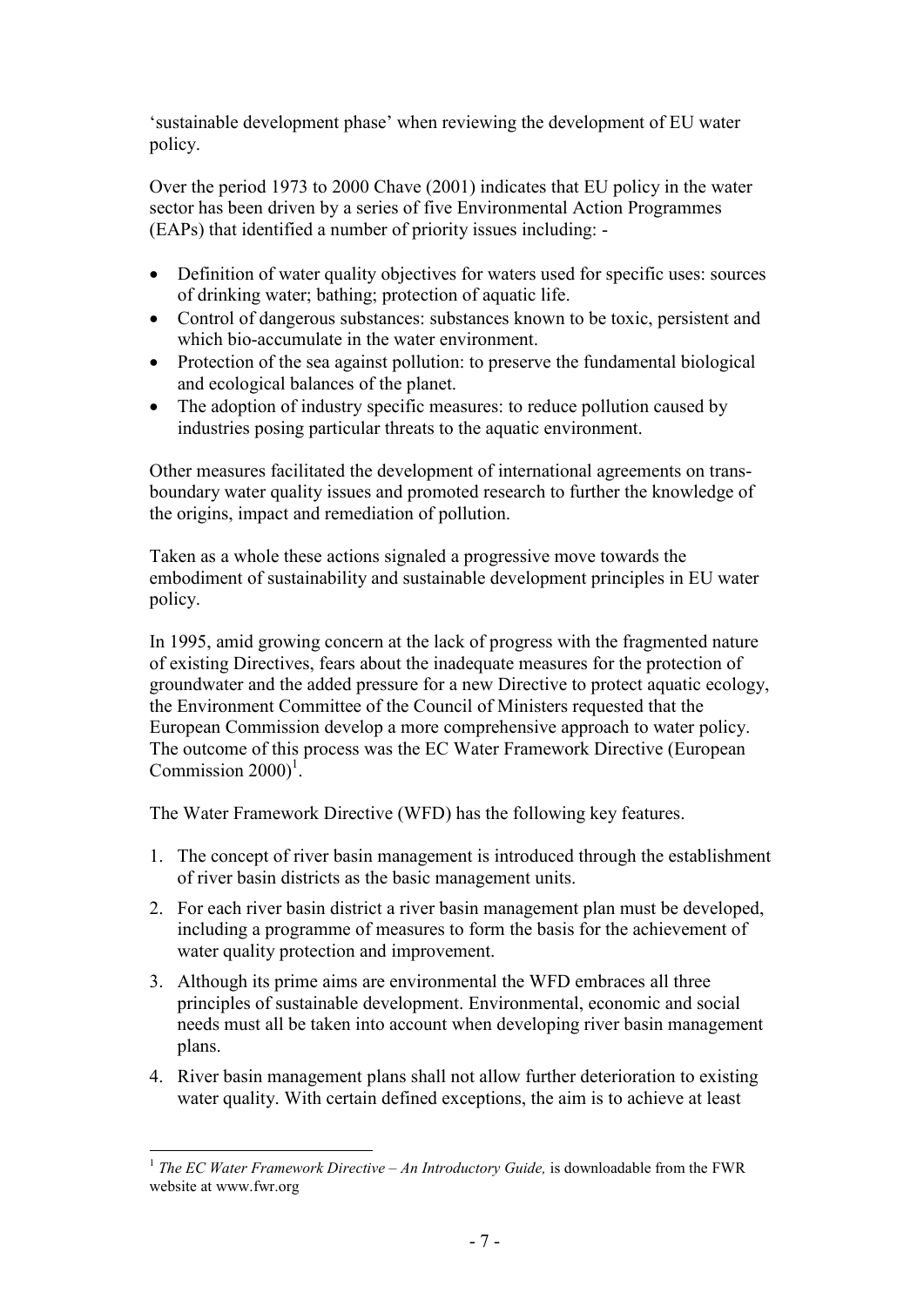good status for all water bodies in each river basin district. Geographical factors are allowed for when good status is defined.

- 5. The use of environmental quality standards (EQS) and the use of emission limit values (ELVs) are brought together by the WFD in a new dual approach.
- 6. A number of existing Directives will be replaced when new local standards are developed to meet WFD requirements. These must be at least as stringent as those being replaced. Daughter Directives will be introduced for groundwater quality and for priority substances, formerly known as dangerous substances.
- 7. Measures to conserve water quantity are introduced as an essential component of environmental protection. Unless minimal, all abstractions must be authorized and, for groundwater, a balance struck between abstraction and the recharge of aquifers.
- 8. The polluter pays principle is incorporated through a review of measures for charging for water use, including full environmental cost recovery.
- 9. Public participation, and the involvement of stakeholders, is a key requirement of the river basin management planning process.

The EA is designated as the competent body to implement the WFD in England and Wales.

The Directive will affect every aspect of water use: domestic, industrial, agricultural, leisure and environmental conservation. Besides restrictions on point source discharges the achievement of good status will mean tackling the problem of diffuse pollution from agriculture and contaminated land. In some instances it may require river re-grading work, or the reversal of land drainage schemes, to restore lost habitats

The river basin district management planning process has a tight schedule with the first plans and associated programmes of measures to be completed by December 2009. Thereafter the process is cyclical with updates to the plans and programmes of measures required on a six yearly basis.

The first task for the EA is the establishment of the boundary conditions for good status for the various types of water bodies and this should be completed by December 2006. These definitions will then be used to identify where action is needed to either secure or maintain good status and thereby establish the programmes of measures.

It should be noted that for artificial water bodies, such as dams and canals, and for heavily modified water bodies, such as the canalized River Tame passing through an urban area, somewhat less stringent water quality standards would apply.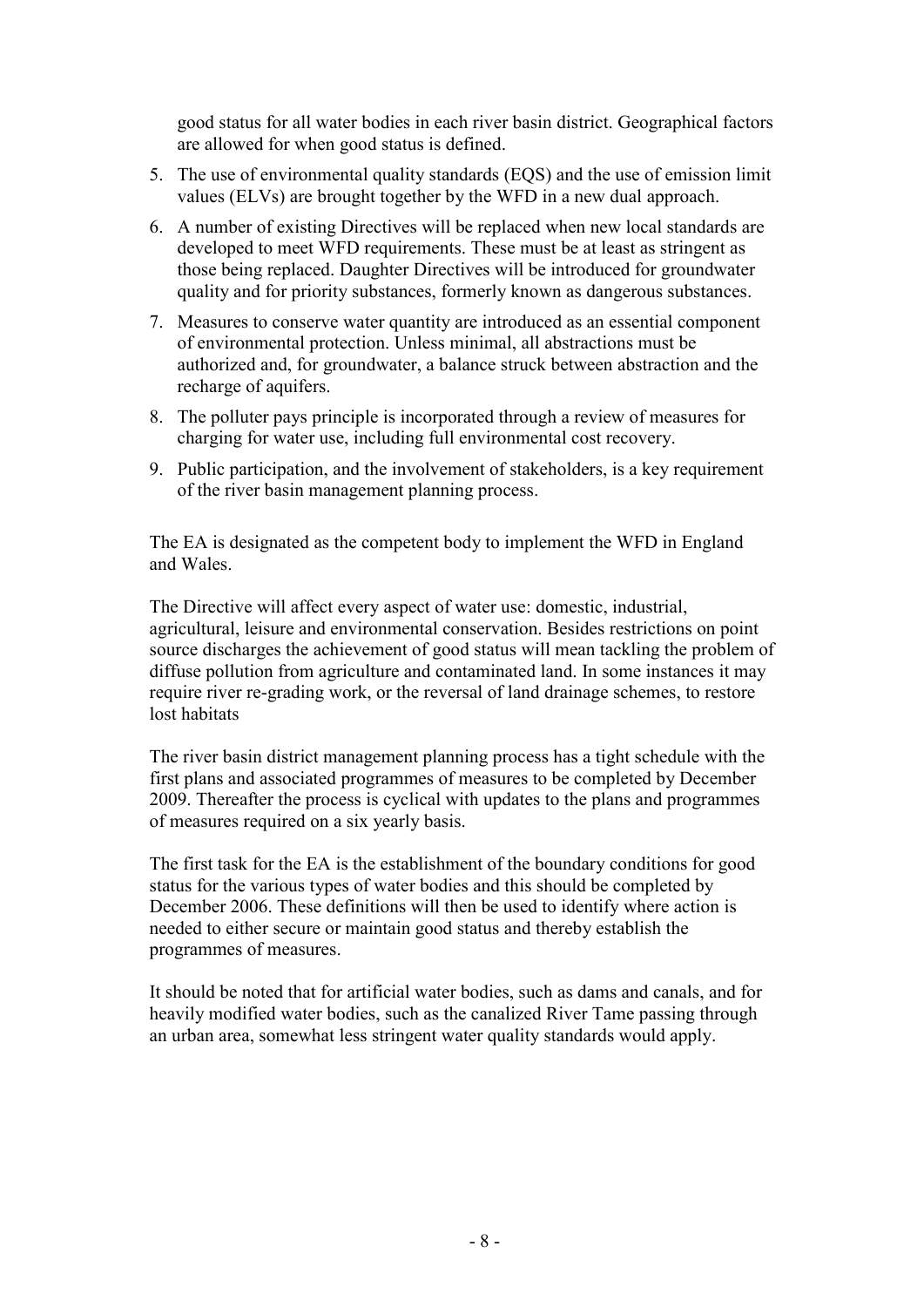# *5 The future*

The WFD provides an excellent framework against which to plan and implement the *sustainable development phase* of river basin management. The EA with its inherited, long experience in such matters is the ideal organisation to manage its implementation.

Many interested parties have high hopes that this will result in major benefits to the ecology of the water environment, yet sustainable development principles embrace economic and social aspects in addition to environmental issues. In reality the full environmental benefits may only be realized after several planning cycles.

Throughout the history of river basin management in England and Wales the general public have rarely, if ever, been directly consulted on plans for river water quality. There has been extensive liaison with stakeholder groups and this approach has again been adopted by the EA for river basin district plan consultation. However, the Directive calls for more direct consultation public participation as the river basin management plans, and associated programmes of measures, are developed. Time will tell whether the EA approach will meet the ambitions of the WFD.



## *6 Useful reading*

Petts, G., Heathcote, J. and Martin, D. (eds) (2002) *Urban Rivers: Our Inheritance and Future,* IWA Publishing: London.

Woods, David (2004) *The EC Water Framework Directive: An Introductory Guide*, Foundation for Water Research (download from www.fwr.org)